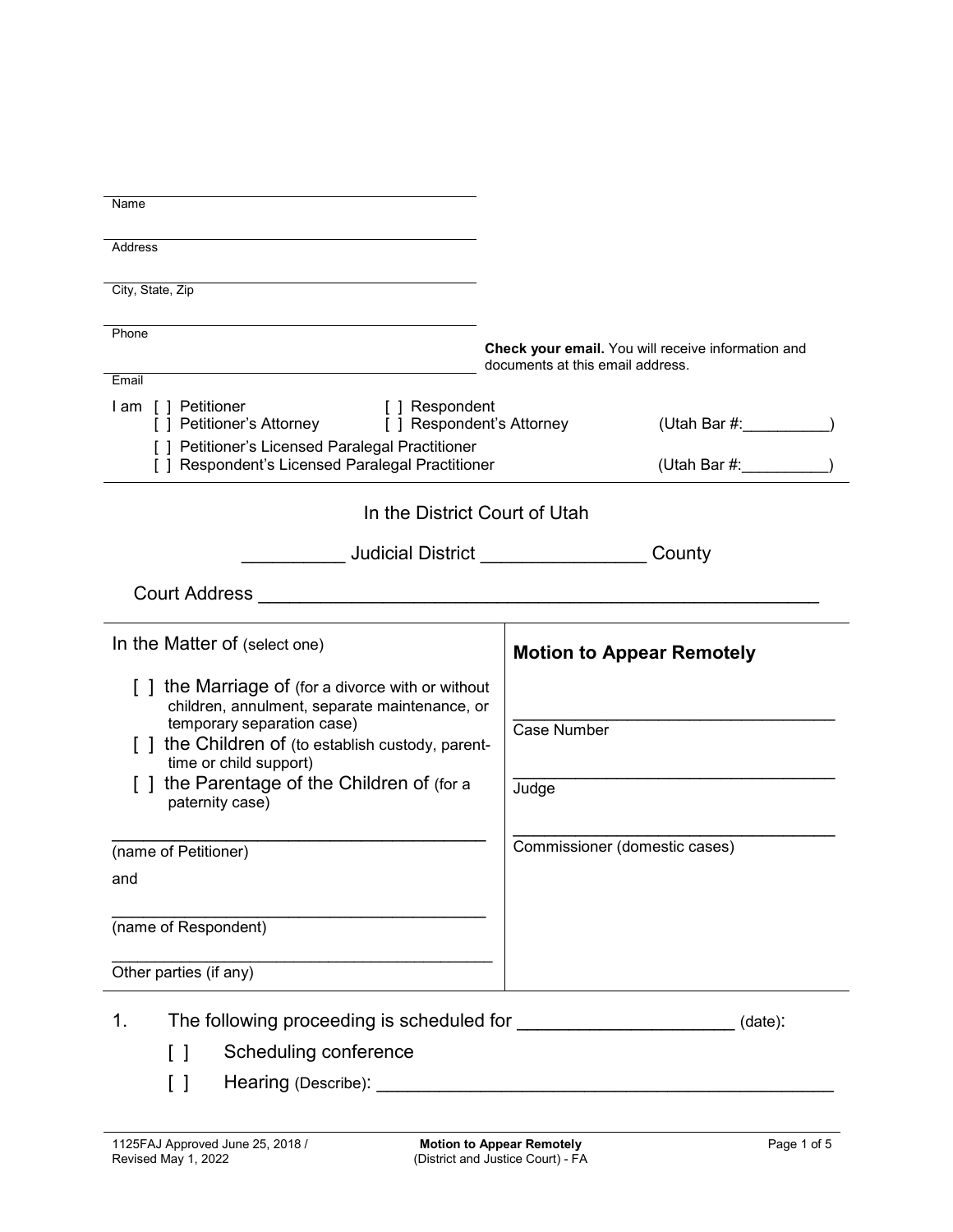- [ ] Evidentiary hearing
- [ ] Pre-trial conference
- [ ] Trial
- $\begin{bmatrix} \phantom{i} \end{bmatrix}$  Other (Describe):
- 2. I ask that the following people be allowed to participate from a location other than the courtroom (Choose all that apply.):

|        | Plaintiff/Petitioner:            | (name) |
|--------|----------------------------------|--------|
| $\Box$ | Defendant/Respondent:            |        |
|        |                                  | (name) |
| $\Box$ | Plaintiff/Petitioner's Attorney: |        |
|        |                                  | (name) |
| $\Box$ | Defendant/Respondent's Attorney: |        |
|        |                                  | (name) |
|        | Witness:                         | (name) |
|        | Other:                           | (name) |
|        |                                  |        |

- 4. I ask the person be allowed to participate by (Choose one.):
	- [ ] Telephone
	- [ ] Video conferencing arranged by: \_\_\_\_\_\_\_\_\_\_\_\_\_\_\_\_\_\_\_\_\_\_\_\_\_\_\_\_\_\_\_\_
	- $\begin{bmatrix} \phantom{a} \end{bmatrix}$  Other (Describe):
- 5. [ ] The attorney and client will be able to communicate confidentially by: (Complete only if the person appearing remotely is an attorney or a person represented by an attorney.)
- 6. The person appearing remotely will have access to documents, photos and other things presented in the courtroom by:

<sup>3.</sup> I ask this because: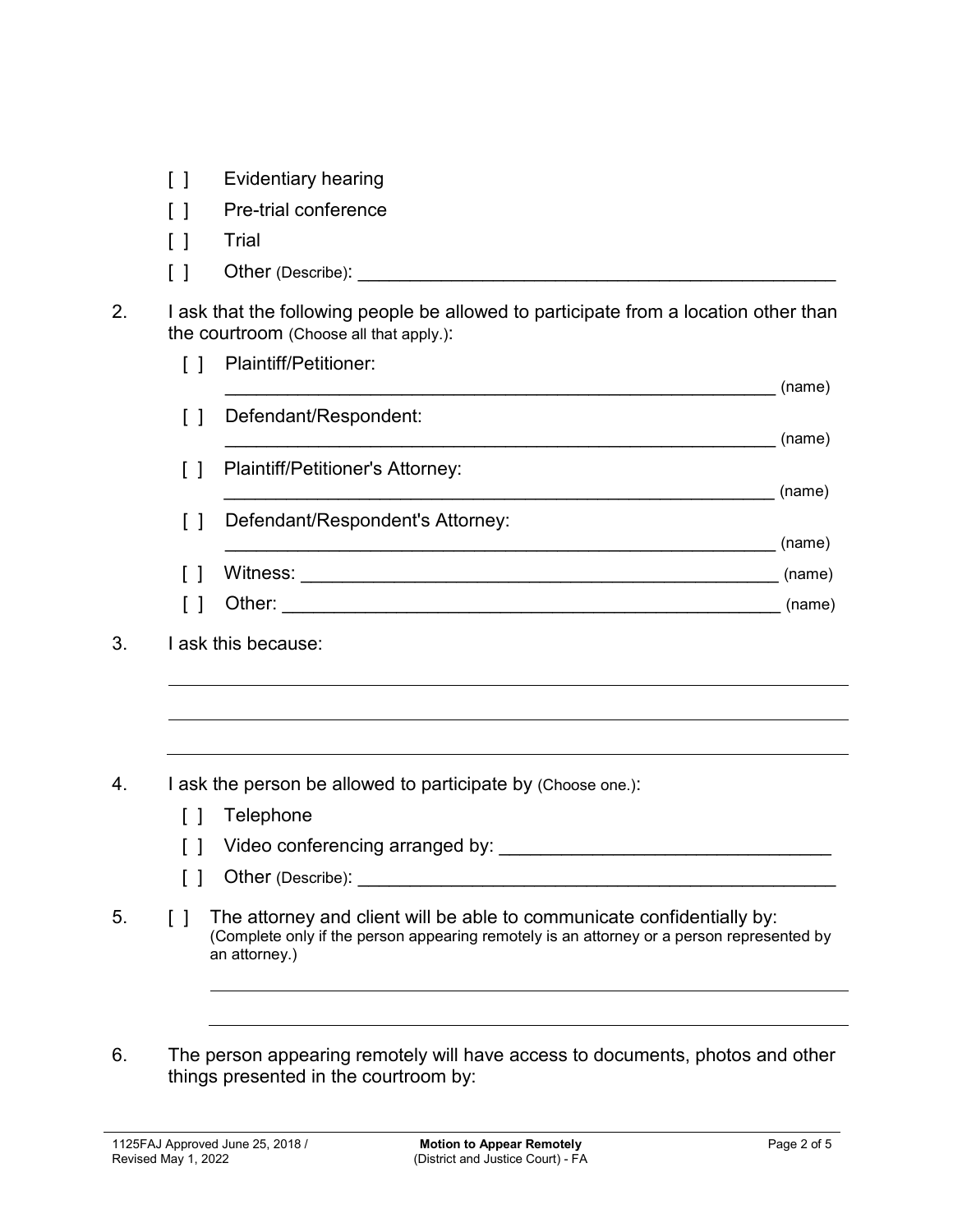- 7. A spoken or sign language interpreter: (Choose one.)
	- [ ] is not required by the person appearing remotely.
	- [ ] is required by the person appearing remotely.
- 8. The remote appearance will not interfere with making a verbatim record of the hearing.

## **Plaintiff/Petitioner or Defendant/Respondent**

I declare under criminal penalty under the law of Utah that everything stated in this document is true.

| Signed at |  | (city, and state or country). |  |
|-----------|--|-------------------------------|--|
|           |  |                               |  |

Signature ► Production Designature → Production Designation Designation Designation Designation Designation Designation Designation Designation Designation Designation Designation Designation Designation Designation Desig **Date** Printed Name

## **Attorney or Licensed Paralegal Practitioner of record** (if applicable)

Signature ► **Date** 

Printed Name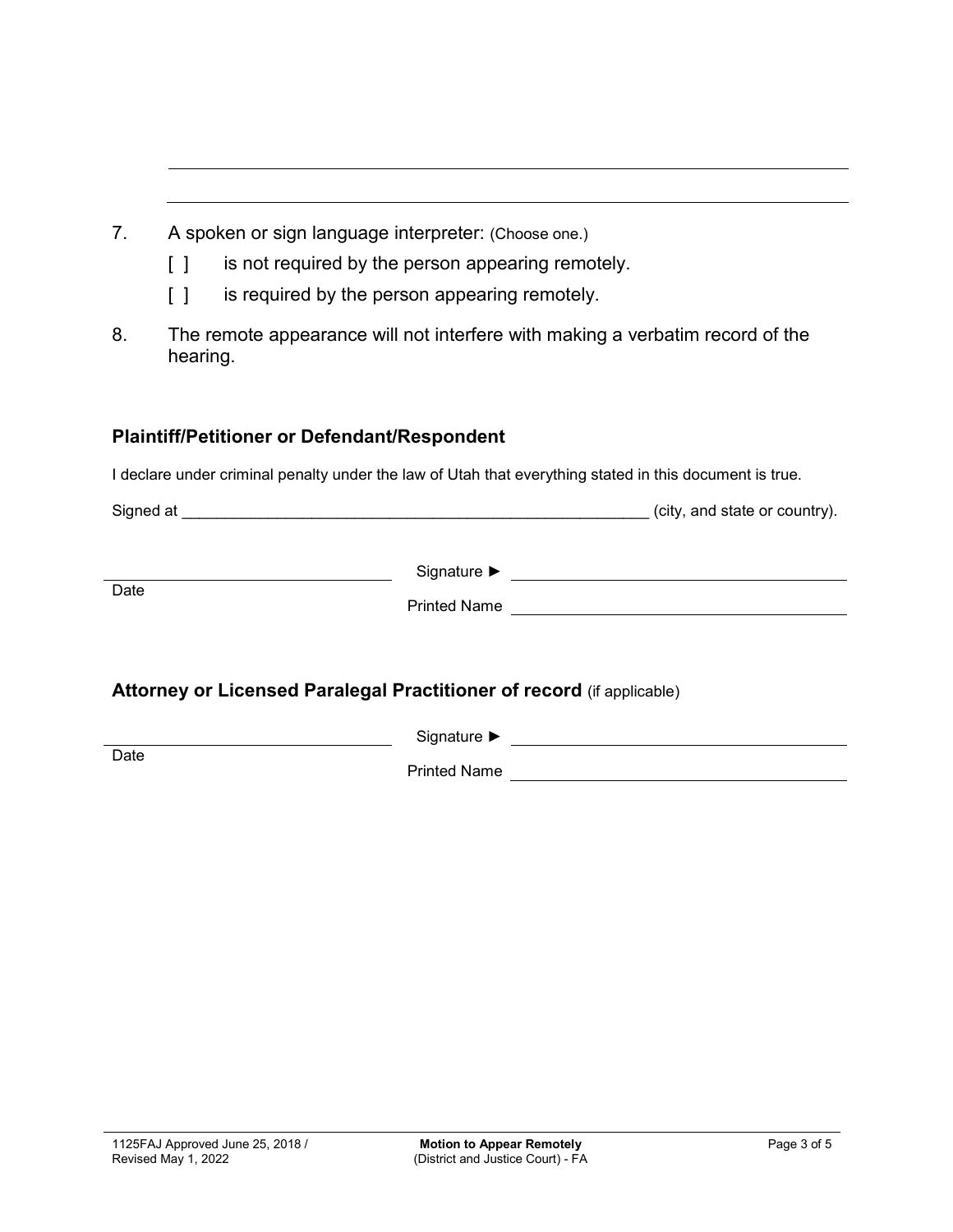## **Notice to responding party**

You have a limited amount of time to respond to this motion. In most cases, you must file a written response with the court and provide a copy to the other party:

- within 14 days of this motion being filed, if the motion will be decided by a judge, or
- at least 14 days before the hearing, if the motion will be decided by a commissioner.

In some situations a statute or court order may specify a different deadline.

If you do not respond to this motion or attend the hearing, the person who filed the motion may get what they requested.

See the court's Motions page for more information about the motions process, deadlines and forms: utcourts.gov/motions



Scan QR code to visit page

# **Finding help**

The court's Finding Legal Help web page (utcourts.gov/help) provides information about the ways you



Scan QR code to visit page

can get legal help, including the Self-Help Center, reduced-fee attorneys, limited legal help and free legal clinics.

### **Aviso para la parte que responde**

Su tiempo para responder a esta moción es limitado. En la mayoría de casos deberá presentar una respuesta escrita con el tribunal y darle una copia de la misma a la otra parte:

- dentro de 14 días del día que se presenta la moción, si la misma será resuelta por un juez, o
- por lo menos 14 días antes de la audiencia, si la misma será resuelta por un comisionado.

En algunos casos debido a un estatuto o a una orden de un juez la fecha límite podrá ser distinta.

Si usted no responde a esta moción ni se presenta a la audiencia, la persona que presentó la moción podría recibir lo que pidió.

Vea la página del tribunal sobre Mociones para

encontrar más información sobre el proceso de las mociones, las fechas límites y los formularios:



Para accesar esta página escanee el código QR

Para accesar esta página escanee el código QR

utcourts.gov/motions-span

#### **Cómo encontrar ayuda legal**

La página de la internet del tribunal Cómo encontrar ayuda legal (utcourts.gov/help-

# span)

tiene información sobre algunas maneras de encontrar ayuda legal, incluyendo el Centro de Ayuda de los Tribunales de Utah, abogados que ofrecen descuentos u ofrecen ayuda legal limitada, y talleres legales gratuitos.